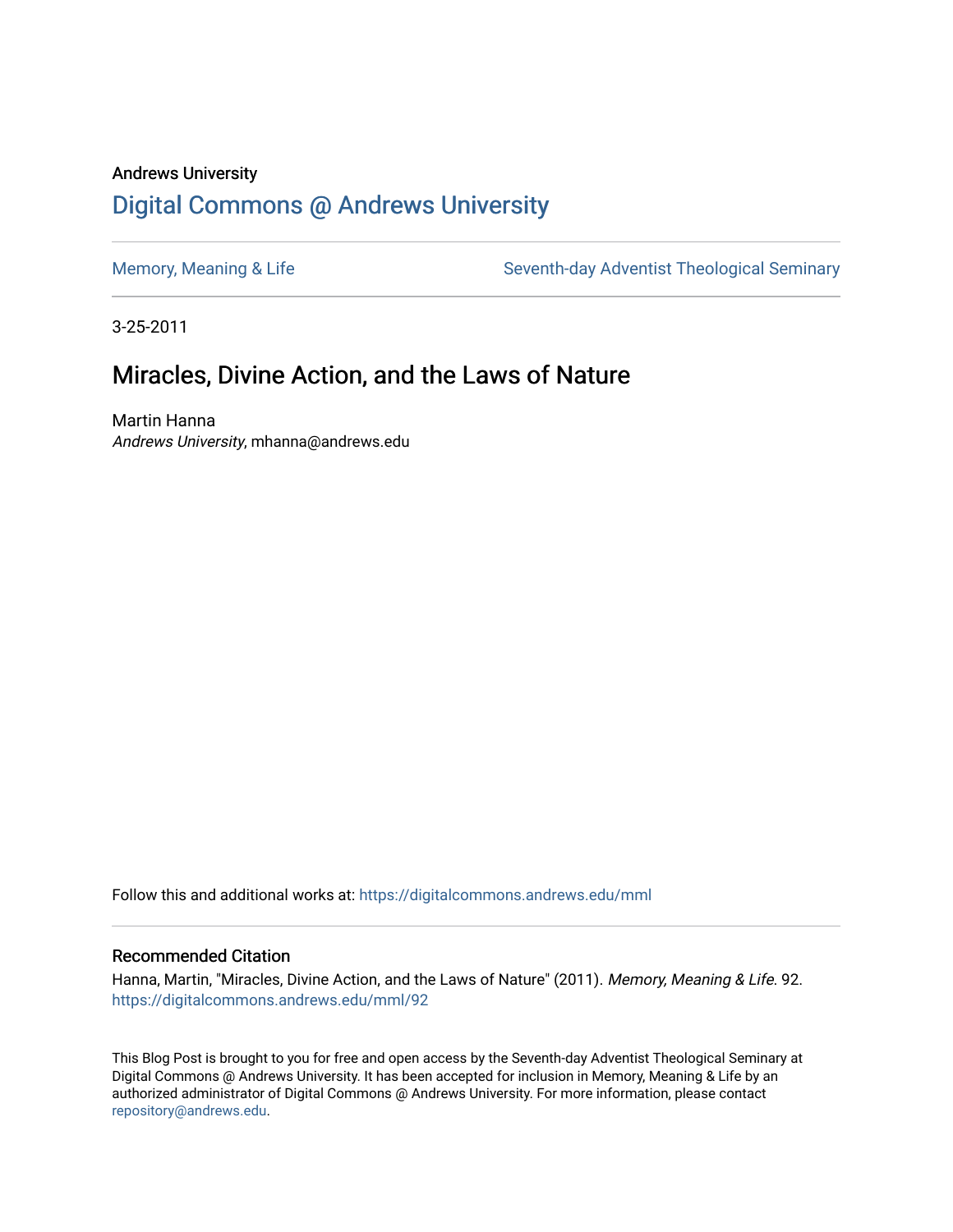The Wayback Machine - http://web.archive.org/web/20120715235034/http://www.memorymeaningfaith.org/blog/2011/…

# **[Memory, Meaning & Faith](http://web.archive.org/web/20120715235034/http://www.memorymeaningfaith.org/blog/)**

[Main](http://web.archive.org/web/20120715235034/http://www.memorymeaningfaith.org/blog) [About](http://web.archive.org/web/20120715235034/http://www.memorymeaningfaith.org/blog/about.html) [Archives](http://web.archive.org/web/20120715235034/http://www.memorymeaningfaith.org/blog/archives.html) March 25, 2011 **Miracles, Divine Action, and the Laws of Nature**

By Martin Hanna, Department of Theology and Christian Philosophy,Seventh-day Adventist Theological Seminary.



In this blog, I share some reflections on miracles, divine action, and the laws of nature. In subsequent parts, I briefly survey how these issues are dealt with in a recently published book by [John Walton](http://web.archive.org/web/20120715235034/http://www.wheaton.edu/Theology/faculty/walton/index.html) (part 1), in the writings of [Ellen G. White](http://web.archive.org/web/20120715235034/http://www.whiteestate.org/) (part 2), and in the Bible (part 3).

## **1. John Walton's Perspective**

Miracles and the laws of nature. In *[The Lost World of Genesis One](http://web.archive.org/web/20120715235034/http://books.google.com/books?id=6qZLAz3TckgC&printsec=frontcover&dq=%22the+lost+world+of+genesis+one%22&source=bl&ots=nUTFEPThA_&sig=DM4tJzCYYk-rpsGxnOzEYPMVxAg&hl=en&ei=4puBTdTuAY63tweN_ty4BA&sa=X&oi=book_result&ct=result&resnum=8&ved=0CFMQ6AEwBw#v=onepage&q&f=false)*, Walton writes that in the Bible, "there were no [supernatural] 'miracles' (in the sense of events deviating from that which was 'natural')" (20). God is "carrying out his purposes through the naturalistic operations of the cosmos" that "were decreed by the word of God" (117). "What we identify as natural laws only take on their law-like quality because God acts so consistently in the operations of the cosmos" (134). However, "we should not expect anything in the Bible . . . to engage in the discussion of how God's level of creative activity relates to . . . the laws of nature" (20).

Miracles and the laws of evolution. Walton concludes that "everything that science discovers is another step in understanding how God [works]" (115). While "not promoting evolution" (165), Walton holds that the metaphysical perspective (117) of "biblical theology is compatible with" evolution's "descriptive mechanism" (153). There are no "hard and fast lines of distinction between the scientific and the metaphysical. . . .[N]one of us has a worldview comprised of only one of them. Science and metaphysics blend together in life" (130-131).

Miracles and the laws of functional creation. Supernatural miracles may be implied in Walton's teaching that God did "build" the material cosmos (88). However, for Walton, Genesis 1 does not describe the process of material origins (163). Instead, it is a liturgy for recounting the functions of the cosmos (91). "The cosmic temple" is "made functional (created) in an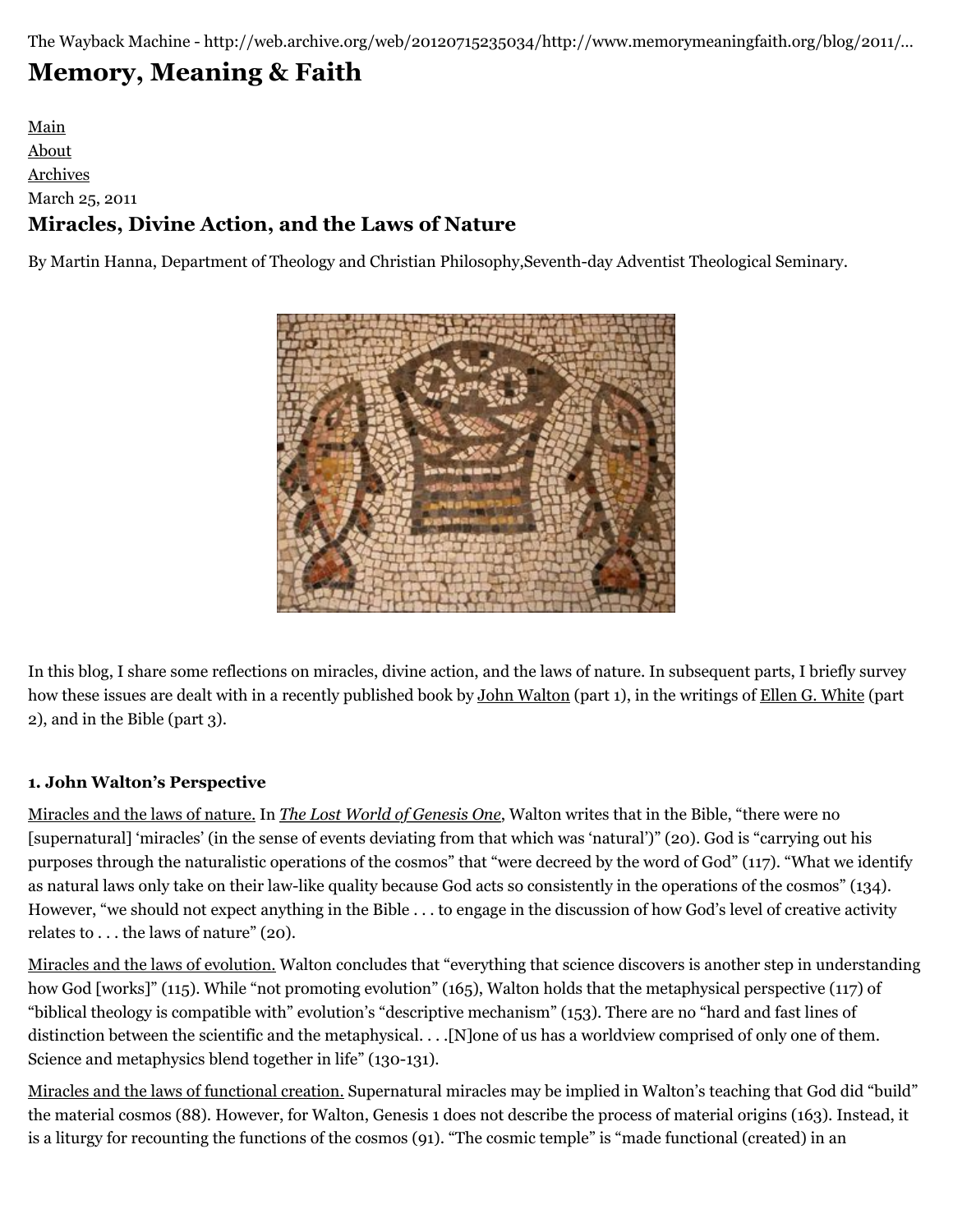inauguration ceremony" (88). Therefore, "the seven days are . . . the period of time devoted to the inauguration of the functions of the cosmic temple" (92).

Miracles and the laws of interpreting the Bible. Walton recognizes that the Bible offers "an explanation of origins and how the world operated, not only for Israel, but for people today who put their faith in the Bible" (15). He is also aware that "it is ... easy to let our own ideas . . . twist the [biblical] material to fit our own context" (10). Therefore, his book should be evaluated in terms of the success or failure of his goals: to understand "what the Bible communicates"; to "preserve" and "enhance" its "theological vitality" (7); and "to identify, truly and accurately . . . the thinking in the world of the Bible" (19).

## **2. Ellen White's Perspective**

Like Walton, White teaches that God works miracles through the laws of nature. However, she draws very different conclusions about the implications of this teaching for our understanding of divine action and the miracle of creation.

God works miracles through His words/laws. "The written word" in the Bible is "the law of God" [\(Great Controversy](http://web.archive.org/web/20120715235034/http://www.whiteestate.org/books/gc/gc.asp), 268). Similarly, "throughout the universe His word is law" ([Manuscript Releases,](http://web.archive.org/web/20120715235034/http://www.whiteestate.org/search/search.asp) 18:136). "Men of science claim that" "a miracle" "would be a violation of law. . . . They represent God as bound by His own laws—as if the operation of divine laws could exclude divine freedom. Such a teaching is opposed to the testimony of the Scriptures. . . . The natural cooperates with the supernatural" ([Great Controversy,](http://web.archive.org/web/20120715235034/http://www.whiteestate.org/books/gc/gc.asp) 525).

Types of miracles and the laws of nature. "God's miracles do not always bear the outward semblance of miracles. Often they are brought about in a way which looks like the natural course of events" [\(Selected Messages,](http://web.archive.org/web/20120715235034/http://www.whiteestate.org/search/search.asp) 2:346). "The natural life is preserved moment by moment by divine power; yet it is not sustained by a direct miracle" [\(Acts of the Apostles](http://web.archive.org/web/20120715235034/http://www.whiteestate.org/books/aa/aa.asp), 284). This is because "every . . . law" "contains or implies a promise. If it is obeyed, blessings will attend our steps; if it is disobeyed, the result is danger and unhappiness" [\(Testimonies](http://web.archive.org/web/20120715235034/http://www.whiteestate.org/search/search.asp), 5:445).

Miracles and the laws of Scripture and nature. "God does not annul his laws nor work contrary to them; but he is continually using them as his instruments. . . . [He] works in, and through, and above [nature's] laws. . . . The book of nature and the written word . . . make us acquainted with . . . the wise and beneficent laws through which he works" ([Signs of the Times,](http://web.archive.org/web/20120715235034/http://www.whiteestate.org/search/search.asp) Mar 20, 1884). "The term 'laws of nature' comprises what men have been able to discover with regard to the laws that govern the physical world; but how limited is their knowledge, and how vast the field in which the Creator can work in harmony with His own laws and yet wholly beyond the comprehension of finite beings!" [\(Patriarchs and Prophets](http://web.archive.org/web/20120715235034/http://www.whiteestate.org/books/pp/pp.asp), 114).

Miracles and the laws of evolution. The rejection of miracles leads to an uncritical acceptance of philosophical aspects of evolutionary science. "The Creator and His works are beyond finite comprehension, and men conclude that because they cannot explain the works . . . of God from natural causes, the Bible history is not reliable. . . . The theories and speculations of philosophy would make us believe that man has come by slow degrees, not merely from a savage state, but from the very [lowest form of the brute creation. They destroy man's dignity because they will not admit God's miraculous power" \(Upward](http://web.archive.org/web/20120715235034/http://www.whiteestate.org/search/search.asp) Look, 156).

The miracle of creation according to Genesis. In Genesis, "is clearly set forth the origin of the human race; and the divine record is so plainly stated that there is . . . . no ground for the supposition that man was evolved by slow degrees of development from the lower forms of animal or vegetable life. Such teaching lowers the great work of the Creator to the level of man's narrow, earthly conceptions. . . . The genealogy of our race, as given by inspiration, traces back its origin, not to a line of developing germs, mollusks, and quadrupeds, but to the great Creator" ([Patriarchs and Prophets,](http://web.archive.org/web/20120715235034/http://www.whiteestate.org/books/pp/pp.asp) 44-45).

## **3. The Biblical Perspective**

Walton and White each seek to present the biblical perspective on miracles, divine action, and the laws of nature (see parts 1 and 2 above). Therefore, in this part of my blog, I survey some relevant biblical insights. Bible quotations are taken from the [New King James Version.](http://web.archive.org/web/20120715235034/http://www.biblegateway.com/versions/New-King-James-Version-NKJV-Bible/)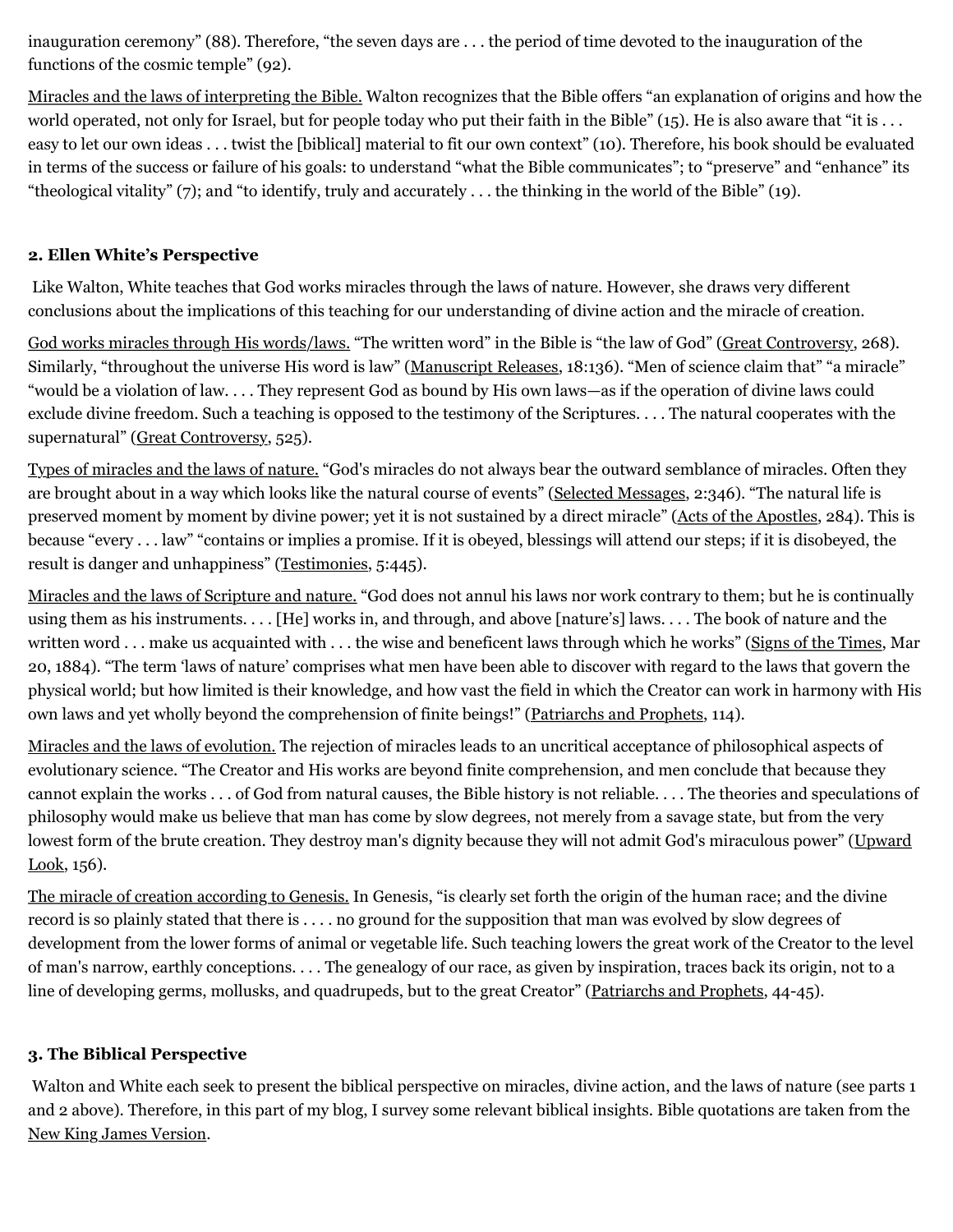God acts through His words/laws. The relations between miracles and the laws of nature are illuminated by the overlap of the biblical concepts of word and law. The prophet Isaiah writes: "Hear the word of the Lord . . . . Give ear to the law of our God" ([Is. 1:10](http://web.archive.org/web/20120715235034/http://www.biblegateway.com/passage/?search=Is.%201:10&version=NKJV)). Through Isaiah, God indicates that He acts through His word/law. "My word . . . will not return to Me void, but it will accomplish what I please, and it shall prosper in the thing for which I sent it" ([55:11\)](http://web.archive.org/web/20120715235034/http://www.biblegateway.com/passage/?search=Is.%2055:11&version=NKJV).

God creates materials and functions. The first chapter of Genesis teaches that God acts by his word to create: "light" and its function as "day" ([Gen. 1:3-5\)](http://web.archive.org/web/20120715235034/http://www.biblegateway.com/passage/?search=Gen.%201:3-5&version=NKJV); the firmament and its function to separate waters  $(1:6-8)$ ; the separation of waters and dry land ([1:9-10](http://web.archive.org/web/20120715235034/http://www.biblegateway.com/passage/?search=Gen%201:9-10&version=NKJV)); the bringing of vegetation from the land [\(1:11-13\)](http://web.archive.org/web/20120715235034/http://www.biblegateway.com/passage/?search=Gen%201:11-13&version=NKJV); the "lights" and their function as rulers of day and night ([1:14-19](http://web.archive.org/web/20120715235034/http://www.biblegateway.com/passage/?search=Gen%201:14-19&version=NKJV)); the fish, birds, and animals, and their function to multiply; and the human beings and their function to multiply and exercise dominion [\(1:20-31](http://web.archive.org/web/20120715235034/http://www.biblegateway.com/passage/?search=Gen%201:20-31&version=NKJV)).

Miracles through God's uncreated Word. The Apostle John writes that "in the beginning was the Word, and the Word was with God, and the Word was God. . . All things were made through Him" [\(1:1, 3;](http://web.archive.org/web/20120715235034/http://www.biblegateway.com/passage/?search=John%201:1,%203&version=NKJV) cf. [Col. 1:16\)](http://web.archive.org/web/20120715235034/http://www.biblegateway.com/passage/?search=Col.%201:16&version=NKJV). In addition, He is "upholding all things by the word of his power (dunamis)" ([Heb. 1:3](http://web.archive.org/web/20120715235034/http://www.biblegateway.com/passage/?search=Heb.%201:3&version=NKJV)). God's uncreated Word also intervened within the framework of the laws of nature when "the Word was made flesh and dwelt among us" [\(Jn. 1:14](http://web.archive.org/web/20120715235034/http://www.biblegateway.com/passage/?search=Jn.%201:14&version=NKJV)).

Miracles apart from law witnessed by law. Miracles are not activated by created words/laws in themselves or by our manipulation of these laws. The Apostle Paul asks: Does God "work (*energeo*) miracles (*dunamis*) in you by the works of the law or by the hearing of faith?" [\(Gal. 3:5\)](http://web.archive.org/web/20120715235034/http://www.biblegateway.com/passage/?search=Gal.%203:5&version=NKJV). The miracle "power (*dunamis*) of . . . salvation" is "for all who believe" that what God "promised" in His word/law He is "able to perform" [\(Rom. 1:16;](http://web.archive.org/web/20120715235034/http://www.biblegateway.com/passage/?search=Rom.%201:16&version=NKJV) [4:21\)](http://web.archive.org/web/20120715235034/http://www.biblegateway.com/passage/?search=Rom.%204:21&version=NKJV). As such, miracles are "apart from the law" while being "witnessed by the law" [\(3:21\)](http://web.archive.org/web/20120715235034/http://www.biblegateway.com/passage/?search=Rom.%203:21&version=NKJV).

Miracles do what God's laws cannot do. Paul writes that: "the law of the Spirit of life in Christ Jesus has made me free from the law of sin and death. For what the law could not do in that it was weak through the flesh, God did by sending His own Son in the likeness of sinful flesh, on account of sin: He condemned sin in the flesh, that the righteous requirement of the law might be fulfilled (*pleroo*) in us" [\(Rom. 8:2-4\)](http://web.archive.org/web/20120715235034/http://www.biblegateway.com/passage/?search=Rom.%208:2-4&version=NKJV). God's miracles also fulfill the laws of nature since Christ "ascended far above all the heavens, that He might [ful]fill (*pleroo*) all things" [\(Eph. 4:10](http://web.archive.org/web/20120715235034/http://www.biblegateway.com/passage/?search=Eph.%204:10&version=NKJV)).

Miracles fulfill rather than abolish God's laws. "The creation itself also will be delivered from the bondage of corruption into the glorious liberty of the children of God" ([Rom. 8:21](http://web.archive.org/web/20120715235034/http://www.biblegateway.com/passage/?search=Rom.%208:21&version=NKJV)). Through the miracle of salvation by faith in Christ "we have been delivered (*katargeo*) from the law" [\(Rom. 7:6\)](http://web.archive.org/web/20120715235034/http://www.biblegateway.com/passage/?search=Rom.%207:6&version=NKJV). "Do we then make void (*katargeo*) the law through faith? Certainly not! On the contrary, we establish the law" ([3:31\)](http://web.archive.org/web/20120715235034/http://www.biblegateway.com/passage/?search=Rom.%203:31&version=NKJV). Jesus also said: "Do not think that I came to destroy the Law . . . . I did not come to destroy but to fulfill (*pleroo*)" ([Matt. 5:17\)](http://web.archive.org/web/20120715235034/http://www.biblegateway.com/passage/?search=Matt.%205:17&version=NKJV).

The biblical insights presented here (part 3) provides a basis for evaluating some aspects of the views of Walton (part 1) and White (part 2). However, no detailed evaluation has been attempted in this brief blog. My goal has been to stimulate reflection and discussion of the relations of miracles, divine action, and the laws of nature. So, give me some feedback by answering one or more of the following questions.

## **Questions**

- What are the points where you strongly agree or strongly disagree with the perspectives I have surveyed in my blog?
- Is the Bible a textbook on the laws of nature? Are miracles rare events or do they happen every day? Does the miracle of salvation abolish God's laws?
- Does God work miracles which no one recognizes as miraculous? Or do miracles only take place when there is someone prepared to be surprised by them?
- Are God's miracles limited to his actions within the framework of the laws of nature? Or are the creation and sustaining of the laws of nature also miracles?

Posted by [Martin Hanna](http://web.archive.org/web/20120715235034/http://profile.typepad.com/mhanna) on March 25, 2011 in [Biblical Backgrounds](http://web.archive.org/web/20120715235034/http://www.memorymeaningfaith.org/blog/biblical-backgrounds/), [Science and Theology](http://web.archive.org/web/20120715235034/http://www.memorymeaningfaith.org/blog/science-and-theology/) | [Permalink](http://web.archive.org/web/20120715235034/http://www.memorymeaningfaith.org/blog/2011/03/miracles-divine-action-and-the-laws-of-nature.html) [Save to del.icio.us](http://web.archive.org/web/20120715235034/http://del.icio.us/post) | The Way...